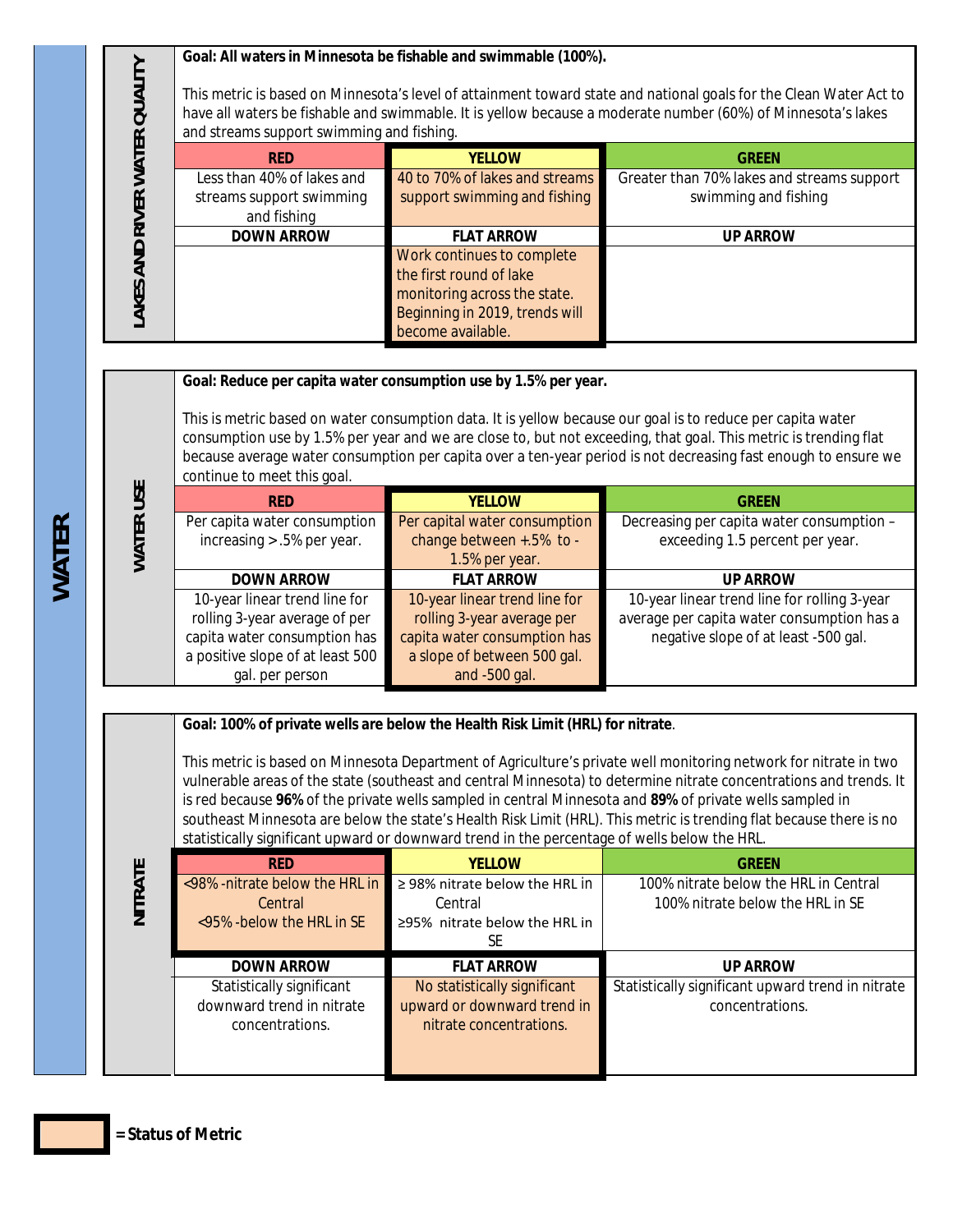|                 | Goal: Stable and healthy pheasant population.                                                                                      |                                                                                                                                                                        |                                                                                                                                                                                                                                                                                                                                                                                                                                                                   |
|-----------------|------------------------------------------------------------------------------------------------------------------------------------|------------------------------------------------------------------------------------------------------------------------------------------------------------------------|-------------------------------------------------------------------------------------------------------------------------------------------------------------------------------------------------------------------------------------------------------------------------------------------------------------------------------------------------------------------------------------------------------------------------------------------------------------------|
| PHEASANT        | decreasing over a five-year period.                                                                                                |                                                                                                                                                                        | This metric is based on the August Road Side Survey (ARS) of pheasants (which counts birds per 100 miles), is the<br>long-standing measure of population health. It is red because populations are low (<42) compared to historic<br>levels. This metric is trending downward because the average number of birds observed per mile has been                                                                                                                      |
|                 | <b>RED</b>                                                                                                                         | <b>YELLOW</b>                                                                                                                                                          | <b>GREEN</b>                                                                                                                                                                                                                                                                                                                                                                                                                                                      |
|                 | <b>ARS &lt;42</b>                                                                                                                  | ARS 42 - 69                                                                                                                                                            | ARS > 69                                                                                                                                                                                                                                                                                                                                                                                                                                                          |
|                 | <b>DOWN ARROW</b>                                                                                                                  | <b>FLAT ARROW</b>                                                                                                                                                      | <b>UP ARROW</b>                                                                                                                                                                                                                                                                                                                                                                                                                                                   |
|                 | 5-year linear trend line for                                                                                                       | 5-year linear trend line for                                                                                                                                           | 5-year linear trend line for rolling 5-year                                                                                                                                                                                                                                                                                                                                                                                                                       |
|                 | rolling 5-year average ARS has                                                                                                     | rolling 5-year average ARS has                                                                                                                                         | average ARS has a positive slope of at least 1                                                                                                                                                                                                                                                                                                                                                                                                                    |
|                 | a negative slope of at least -1.                                                                                                   | a slope of between 1 and -1                                                                                                                                            |                                                                                                                                                                                                                                                                                                                                                                                                                                                                   |
|                 |                                                                                                                                    |                                                                                                                                                                        |                                                                                                                                                                                                                                                                                                                                                                                                                                                                   |
| LAND CONVERSION |                                                                                                                                    | better understand land conversion patterns and the impact of trends.<br>15-year trend of land developed per person is trending down (.5% of less positive or negative) | Goal: There is no stated goal, but we are looking at historic trends for how to use land efficiently. We want to<br>This metric is based on levels of land conversion and how efficiently we develop land as our population and<br>economy grows. It is yellow because the amount of land developed per 1,000 people is between 428.06 acres and<br>468.54 acres—which is a moderate amount compared to historic patterns. This metric is trending up because the |
|                 |                                                                                                                                    | <b>YELLOW</b>                                                                                                                                                          |                                                                                                                                                                                                                                                                                                                                                                                                                                                                   |
|                 | <b>RED</b><br>Developed acres per 1,000                                                                                            | Developed acres per 1,000                                                                                                                                              | <b>GREEN</b><br>Developed acres per 1,000 persons is less than                                                                                                                                                                                                                                                                                                                                                                                                    |
|                 | persons exceeds 468.54 acres.                                                                                                      | persons is between 428.06                                                                                                                                              | 428.06 acres.                                                                                                                                                                                                                                                                                                                                                                                                                                                     |
|                 |                                                                                                                                    | acres and 468.54 acres.                                                                                                                                                |                                                                                                                                                                                                                                                                                                                                                                                                                                                                   |
|                 |                                                                                                                                    |                                                                                                                                                                        |                                                                                                                                                                                                                                                                                                                                                                                                                                                                   |
|                 | <b>DOWN ARROW</b><br>15-year trend (percent                                                                                        | <b>FLAT ARROW</b><br>15-year trend is relatively flat                                                                                                                  | <b>UP ARROW</b><br>15-year trend is greater than 0.5% downward                                                                                                                                                                                                                                                                                                                                                                                                    |
|                 | change) in developed acres per                                                                                                     | (0.5% or less positive or                                                                                                                                              | (i.e., is negative)                                                                                                                                                                                                                                                                                                                                                                                                                                               |
|                 | 1,000 persons is greater than                                                                                                      | negative)                                                                                                                                                              |                                                                                                                                                                                                                                                                                                                                                                                                                                                                   |
|                 | 0.5% upward (i.e., is positive)                                                                                                    |                                                                                                                                                                        |                                                                                                                                                                                                                                                                                                                                                                                                                                                                   |
|                 |                                                                                                                                    |                                                                                                                                                                        |                                                                                                                                                                                                                                                                                                                                                                                                                                                                   |
| RECYCLING       | Goals: Twin Cities recycling goal = 75% of generated waste.<br>are at or above historic levels but are not on track to meet goals. | Greater Minnesota recycling goal =35% of generated waste.                                                                                                              | This metric is red because we are not meeting our recycling goals as a state. Currently, as a state we recycle<br>approximately 43.2% of all waste in Minnesota. Currently, the Twin Cities recycles 43.4% of waste; Greater<br>Minnesota (up from the 2017 report) recycles 43%. The arrow is flat because recycling and organics management                                                                                                                     |
|                 | <b>RED</b>                                                                                                                         | <b>YELLOW</b>                                                                                                                                                          | <b>GREEN</b>                                                                                                                                                                                                                                                                                                                                                                                                                                                      |
|                 | <44.4% Recycling & Organics                                                                                                        | 44.5-48.5% Recycling &                                                                                                                                                 | >48.6% Recycling & Organics Management                                                                                                                                                                                                                                                                                                                                                                                                                            |
|                 | Management                                                                                                                         | <b>Organics Management</b>                                                                                                                                             |                                                                                                                                                                                                                                                                                                                                                                                                                                                                   |
|                 | <b>DOWN ARROW</b>                                                                                                                  | <b>FLAT ARROW</b>                                                                                                                                                      | <b>UP ARROW</b>                                                                                                                                                                                                                                                                                                                                                                                                                                                   |
|                 | Recycling and Organics                                                                                                             | <b>Recycling and Organics</b>                                                                                                                                          | Recycling and Organics management rates are                                                                                                                                                                                                                                                                                                                                                                                                                       |
|                 | management rates are below                                                                                                         | management rates are at or                                                                                                                                             | on track to meet goals.                                                                                                                                                                                                                                                                                                                                                                                                                                           |
|                 | historical levels.                                                                                                                 | above historical levels but are                                                                                                                                        |                                                                                                                                                                                                                                                                                                                                                                                                                                                                   |
|                 |                                                                                                                                    | not on track to meet goals.                                                                                                                                            |                                                                                                                                                                                                                                                                                                                                                                                                                                                                   |
|                 |                                                                                                                                    |                                                                                                                                                                        |                                                                                                                                                                                                                                                                                                                                                                                                                                                                   |

**= Status of Metric**

**LAND**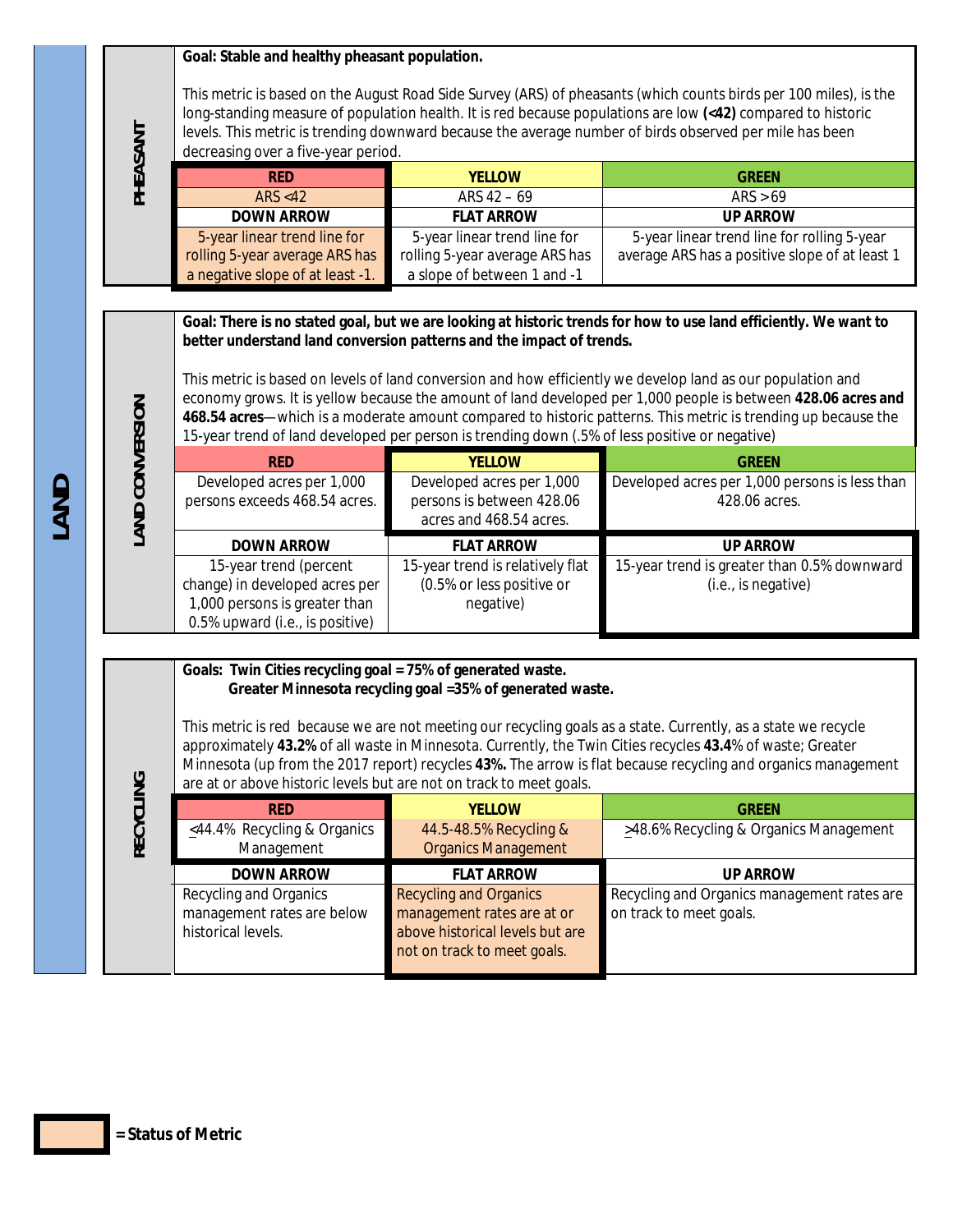#### **Goal: Zero air quality alert days in Minnesota.**

This metric is based on number of days per year with air quality alerts. It is green because Minnesota has experienced very few air quality alerts and we could get closer to the goal of zero air quality alert days. This metric is trending up because the average number of air quality alert days over the last three years is more than 2 days fewer than the average number of alert days from the previous 3-years.

| <b>RED</b>                          | <b>YFLLOW</b>                          | <b>GRFFN</b>                            |
|-------------------------------------|----------------------------------------|-----------------------------------------|
| 19 or more days of unhealthy air    | 8 to 18 days of unhealthy air (2-5% of | 7 or less days of unhealthy air (<2% of |
| (5% of days)                        | days)                                  | days)                                   |
| <b>DOWN ARROW</b>                   | <b>FLAT ARROW</b>                      | <b>UP ARROW</b>                         |
| Average number of air quality       | Difference in average alert days       | Average number of air quality alert     |
| alert days over the last 3-years is | between the most recent 3-years and    | days over the last three years is more  |
| more than 2 days greater than       | the previous 3-years is less than or   | than 2 days fewer than the average      |
| the average number of alert days    | equal to 2 days.                       | number of alert days from the           |
| from the previous 3-years.          |                                        | previous 3-years.                       |

**Goal: The goal is to reduce asthma Emergency Room (ER) visits.** 

This metric is tied to the number of asthma ER visits within three age groups (0-4, 5-64, and 65+). There is a target goal for reducing asthma ER visits in each of these groups. The metric is yellow because Minnesota is only meeting targets for two of the three age groups. This metric is trending flat because the 2016 data—which is the most recent—does not show improvement compared to the previous year. In 2015, Minnesota was also meeting two of the three age group goals.

| <b>RFD</b>                       | <b>YFLLOW</b>                    | <b>GRFFN</b>                        |
|----------------------------------|----------------------------------|-------------------------------------|
| Meeting 0 of 3 age group targets | Meeting 1 or 2 age group targets | Meeting all 3 age group targets     |
| <b>DOWN ARROW</b>                | <b>FLAT ARROW</b>                | <b>UP ARROW</b>                     |
| Meeting fewer age group targets  | Meeting the same number of age   | Meeting more age group targets than |
| than previous year               | group targets as previous year   | previous year                       |

## **Goal: Double transit ridership in the Twin Cities (2003 to 2030) and meet 90% of demand for transit in Greater Minnesota counties.**

Annual targets for statewide transit ridership are calculated by adding together separate targets for the Twin Cities metro-area and Greater Minnesota. The basis of the metro-area target is the Met Council's 2030 Transportation Policy Plan (TPP), which set the goal of doubling 2003 ridership by 2030<sup>1</sup>. The basis of the Greater Minnesota target is a legislative requirement that transit service providers in Greater Minnesota counties provide service sufficient to meet 90% of estimated demand for transit by 2025. Transit ridership did not exceed 2015 targets in both the metroarea and Greater Minnesota, but year-over-year growth was significantly less than the pace needed to achieve the longer-term goals.

|                                                                                                                             | <sup>1</sup> This goal was not included in the 2040 TPP and will be reassessed as part of a future TPP update.                                                                                                                                                           |                                                                                                                                          |
|-----------------------------------------------------------------------------------------------------------------------------|--------------------------------------------------------------------------------------------------------------------------------------------------------------------------------------------------------------------------------------------------------------------------|------------------------------------------------------------------------------------------------------------------------------------------|
| <b>RED</b>                                                                                                                  | <b>YFLLOW</b>                                                                                                                                                                                                                                                            | <b>GREEN</b>                                                                                                                             |
| Statewide ridership less than 95% of<br>targeted ridership; AND Statewide<br>ridership growth less than targeted<br>growth. | Statewide ridership less than 95% of<br>targeted ridership; BUT statewide ridership<br>growth <i>greater</i> than targeted growth.<br>Statewide ridership greater than 95% of<br>targeted ridership; BUT statewide ridership<br>growth <i>less</i> than targeted growth. | Statewide ridership greater than 95% of<br>targeted ridership; AND Statewide<br>ridership growth <i>greater</i> than targeted<br>growth. |
| <b>DOWN ARROW</b>                                                                                                           | <b>FLAT ARROW</b>                                                                                                                                                                                                                                                        | <b>UP ARROW</b>                                                                                                                          |
| Growth $< 0$                                                                                                                | Growth $\geq 0$ but less than targeted growth.                                                                                                                                                                                                                           | Growth > targeted growth                                                                                                                 |

**AIR**

**AIR QAULTIY INDEX**

AIR QAULTIY INDEX

**ASTHMA**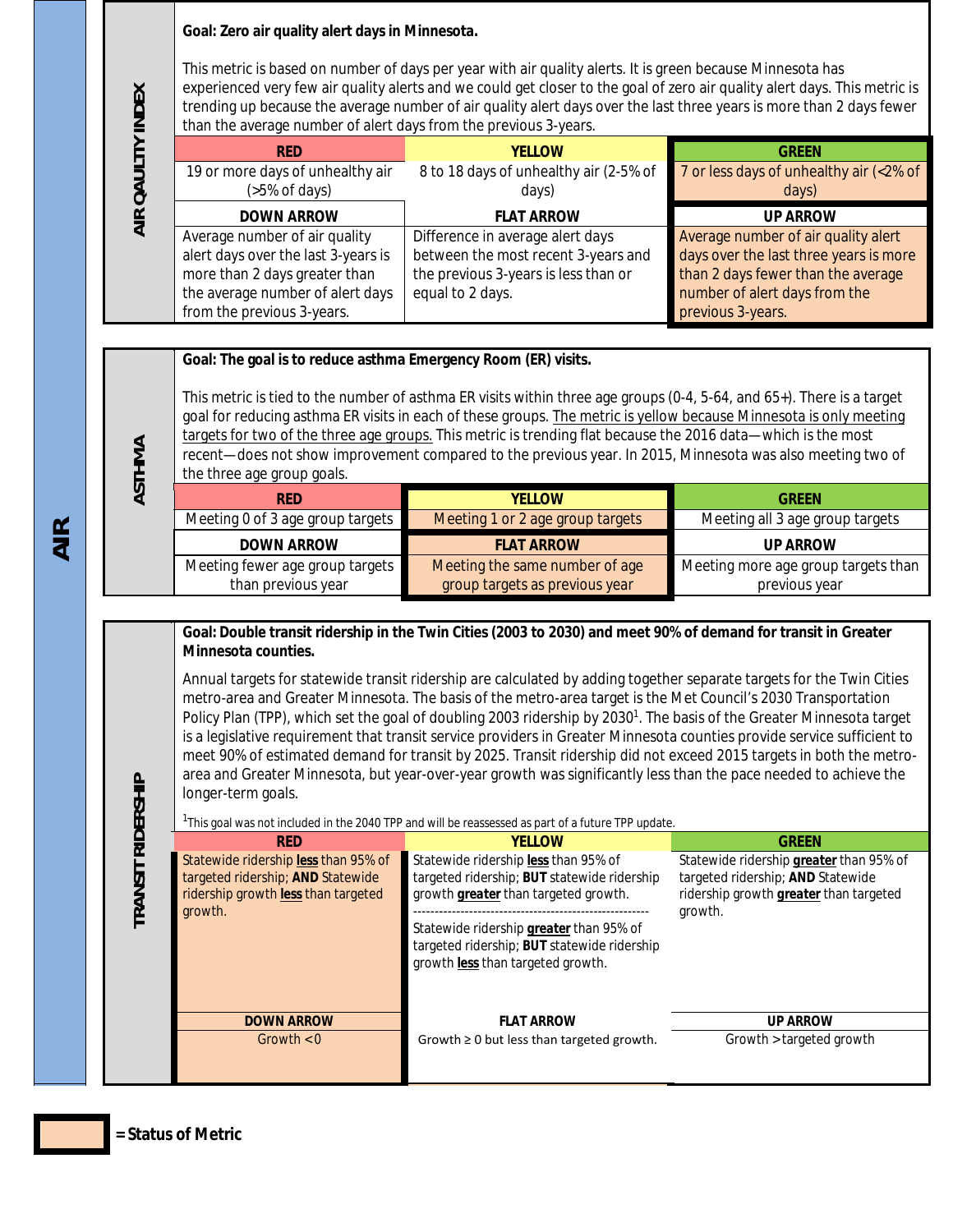**Goal: Minnesota achieved 25% renewable energy in 2018 and is on track to surpass its renewable electricity standard of 28.5% by 2025. The state has the potential to go much further.**

This metric is green because 100% of reporting utilities are met this goal, however the opportunity exists to go much further towards a 50% goal. This metric is trending upward because 100% of reporting utilities are on track to supply 25% of energy supply from renewable energy by 2025.

| <b>RED</b>                        | <b>YELLOW</b>                           | <b>GREEN</b>                       |
|-----------------------------------|-----------------------------------------|------------------------------------|
| Less than 80% of reporting        | 80% -100% of reporting utilities are on | 100% of reporting utilities are on |
| utilities are on track to meet or | track to meet 25% by 2025.              | track to meet or exceed 25% by     |
| exceed 25% by 2025.               |                                         | 2025.                              |
|                                   |                                         |                                    |
| <b>DOWN ARROW</b>                 | <b>FLAT ARROW</b>                       | <b>UP ARROW</b>                    |
| 100% of reporting utilities are   | 100% of reporting utilities are only on | 100% of reporting utilities are on |
| not on track to meet the 25%      | track to meet 25% by 2025.              | track to exceed the 25% RPS.       |
| by 2025.                          |                                         |                                    |

#### **Goal: Reduce household energy use to help meet Next Generation Energy Goals.**

Minnesota is making its homes more energy efficient, however, energy consumption continues to increase with the growth in air conditioning use, appliances, and personal devices. This metric is green because household energy use in Minnesota has decreased by 1% or more. This metric is trending up because there has been three consecutive years in which there was a decrease in household energy use .

| <b>RED</b>                                                                                                                                                                                     | <b>YELLOW</b>                                                                                                           | <b>GRFFN</b>                                                                                                                                                                                   |
|------------------------------------------------------------------------------------------------------------------------------------------------------------------------------------------------|-------------------------------------------------------------------------------------------------------------------------|------------------------------------------------------------------------------------------------------------------------------------------------------------------------------------------------|
| +1% HH residential energy use<br>(EIA data)                                                                                                                                                    | -1 to 0% HH residential energy use (EIA<br>data)                                                                        | -1% and below HH residential<br>energy use (EIA data)                                                                                                                                          |
| <b>DOWN ARROW</b>                                                                                                                                                                              | <b>FLAT ARROW</b>                                                                                                       | <b>UP ARROW</b>                                                                                                                                                                                |
| 3 consecutive years of +1% HH<br>residential energy use<br>demonstrates a downward<br>trend (which would be<br>signified by an upward trend<br>line in the graphical<br>representation of use) | 3 consecutive years of -1 to 0% HH<br>residential energy use which indicate a<br>steady trend of no significant change. | 3 consecutive years of -1% and<br>below HH residential use<br>demonstrates an upward trend<br>(which would be signified by a<br>downward trend line in the<br>graphical representation of use) |

**Goal: Reduce transportation fuel use at a pace sufficient to support the state's greenhouse gas reduction goals.**

Transportation fuel use is evaluated by comparing actual fuel use in a given year to a fuel use target that aligns with Next Generation Energy Act greenhouse gas reduction goals. Converted to transportation fuel use, these goals call for reductions in transportation fuel use equal to 15 percent of 2005 levels by 2015 and 25 percent of 2005 levels by 2025.

| <b>RED</b>                                                          | <b>YELLOW</b>                                                                                                                                                                                                               | <b>GRFFN</b>                                                                  |
|---------------------------------------------------------------------|-----------------------------------------------------------------------------------------------------------------------------------------------------------------------------------------------------------------------------|-------------------------------------------------------------------------------|
| Total transportation fuel use<br>greater than targeted fuel use and | Total transportation fuel use greater than<br>targeted fuel use but year-over-year decrease                                                                                                                                 | Total transportation fuel use less<br>than targeted fuel use and year-over-   |
| year-over-year decrease less than<br>targeted decrease.             | in fuel use greater than the targeted year-<br>over-year decrease OR Total transportation<br>fuel use less than targeted fuel use but year-<br>over-year decrease in fuel use less than<br>targeted year-over-year decrease | year decrease in fuel use greater<br>than targeted year-over-year<br>decrease |
| <b>DOWN ARROW</b>                                                   | <b>FLAT ARROW</b>                                                                                                                                                                                                           | <b>UP ARROW</b>                                                               |
| Year-over year increase in fuel use                                 | Year-over-year decrease in fuel use less than                                                                                                                                                                               | Year-over-year decrease in fuel use                                           |
|                                                                     | targeted year-over-year decrease.                                                                                                                                                                                           | greater than targeted year-over-year                                          |
|                                                                     |                                                                                                                                                                                                                             | decrease                                                                      |

**TRANSPORTATION FUEL USE**

**TRANSPORTATION FUEL USE** 

# **ENERGY**

**RENEWABLE ENERGY 25%**

RENEWABLE ENERGY 25%

**HOUSEHOLD ENERGY** 

HOUSEHOLD ENERGY

**= Status of Metric**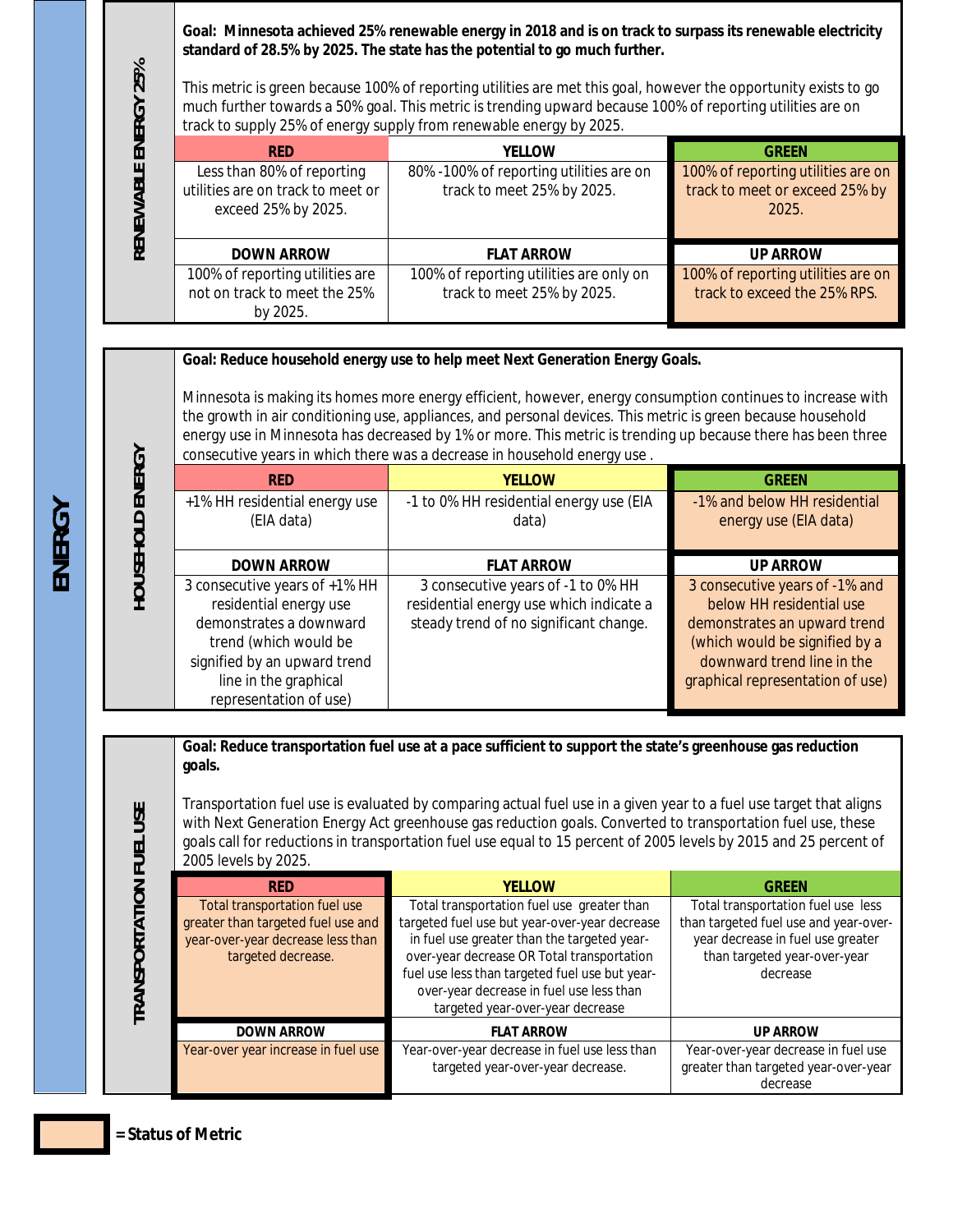

I